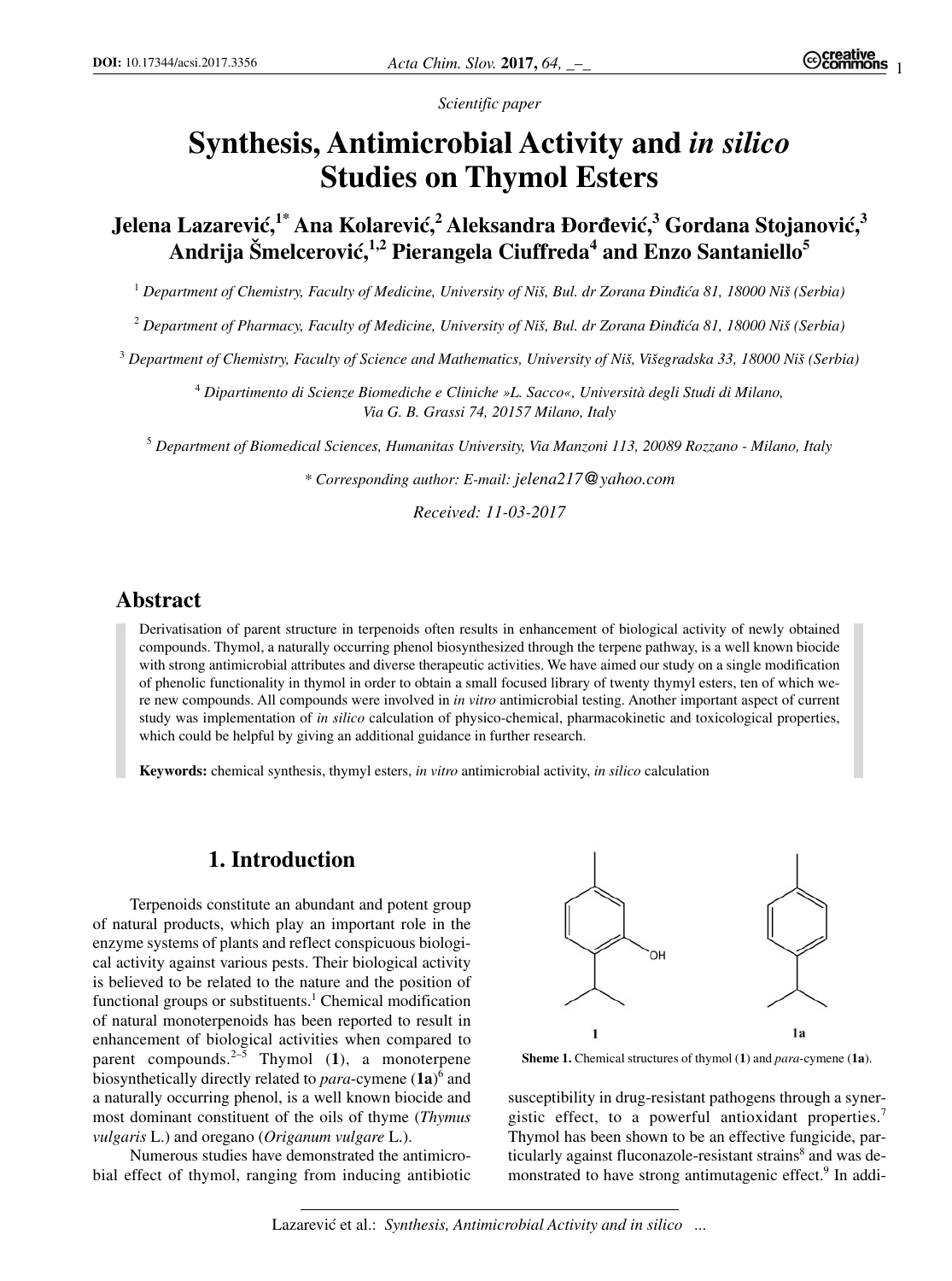tion, there is evidence that thymol has antitumor properties.<sup>10</sup>

The primary mode of antibacterial action of thymol is not fully known, but is believed to involve outer- and inner membrane disruption, and interaction with membrane proteins and intracellular targets.11–16 The mode of action of thymol against yeast and fungi has been sparsely investigated, though certain studies point to interactions with the cell envelope and intracellular targets. $16-19$ 

Thymyl derivatives are well represented in Asteraceae plants, particularly within tribes Senecioneae, Eupatorieae, Inuleae and Helenieae. In some *Inula*, *Doronicum* and *Pulicaria* species, thymyl derivatives rather than sesquiterpenoids are the major root constituents.20–23 A review by Talavera-Aleman and collaborators<sup>24</sup> estimated that only 10% of known functionalized thymyl derivatives have been employed in biological testing, showing vast array of diverse activities, such as antimicrobial $4,5,22,25-27$ (several papers reporting inhibitory activity against plants' pathogenic fungi<sup>22,26</sup>), antioxidant,<sup>28</sup> antinociceptive,<sup>29</sup> anti-parasitic (antileishmanial), $30,31$  antiprotozoal,  $32$ insecticidal $33$  and piscicidal $34$  activity. The usefulness of thymyl derivatives as transdermal drug delivery enhancers has also been reported.<sup>35</sup>

There are several papers reporting isolation, synthesys<sup>4,23,29,33,36</sup> and biological activity<sup>4,5,22,25,28–30,33</sup> of thymyl esters. Grodnitzky and Coats<sup>33</sup> have tested insecticidal activity of thymyl esters of acetic, dichloracetic, trichloroacetic, chlorodifluoroacetic, pivalic and chloropivalic acid on *Musca domestica*. Mathela and collaborators<sup>4</sup> evaluated antibacterial activity of thymyl esters of acetic, propanoic, 2-methylpropanoic, 3-methylbutanoic, but-2-enoic, benzoic and 2-phenylacetic acids and reported the enhancement in the activity of derivatives in comparison to thymol. Kumbhar and Dewang<sup>5</sup> tested antifungal activity and observed structure-activity relationship, stating that thymyl ethers showed better antifungal potency over esters (thymyl acetate, benzoate, cinnamate, dithymyl malonate, succinate and glutarate) and that the addition of a methylene group or a carbon, an olefinic bond or an aromatic moiety in side chain led to compounds with improved potency over the parent compound (thymol).<sup>5</sup> Angeles-Lopez et al.<sup>29</sup> have undertaken a study to establish the potential acute toxicity and the antinociceptive activity in animal models of thymyl esters of  $C_2-C_6$  straight chain,  $C_4-C_6$  acids positional isomers, diasteroisomers of 2-pentenoic, and of benzoic acid, reporting several esters with antinociceptive effect at a dose of 1 mg/kg.

Keeping in view diverse pharmacological activities of thymol<sup> $7-19$ </sup> and preliminary results on bioactivity of thymyl derivatives<sup>4,5,22,25,28–30,33</sup> we have set the aim of our study. By making a single modification of a phenolic functionality in thymol we have obtained a series of ester compounds (**3a**–**t**), performed their structural characterization, *in vitro* antimicrobial testing and *in silico* calculation of physico-chemical, pharmacokinetic and toxicological properties. The most important contribution of this study is the synthesis of ten new compounds (**3i, 3k**–**s**) followed by results obtained in antimicrobial assay and *in silico* calculations, which all together could be an important aspect and an additional guidance in further research.

# **2. Materials and Methods**

# **2. 1. Chemicals Used**

All of the reagents, standards and solvents used were of analytical reagent grade. Unless specified otherwise, all chemicals were purchased from Merck (Darmstadt, Germany).

## **2. 2. General Synthetic Procedures**

Acetyl, benzoyl and palmitoyl chloride were purchased from Sigma–Aldrich. The conversion of the other carboxylic acids to acyl chlorides $37,38$  and the preparation of thymyl esters utilized methods from the literature.<sup>39,40</sup> Scheme 1 presents the synthesis of thymyl esters.

# **2. 2. 1. General Procedures for Synthesis of Acid Chlorides**

(a) An old procedure developed by  $Brown^{37}$  was used for the preparation of volatile acid chlorides. This procedure involves the action of a relatively slightly volatile benzoyl chloride upon an organic acid. Following this protocol, the synthesis of chlorides up to 10 carbons, as well as 2-chloroacetyl chloride was achieved. In a roundbottom flask equipped by a fractionating column 0.25 mol of the acid and 0.375 mol of benzoyl chloride were placed The mixture was heated until the boiling point was reached, and then the acid chloride was distilled from the reaction mixture. The material so obtained was used directly in the synthesis.

(b) For the preparation of chlorides higher than 10 C atoms the corresponding acid was refluxed for 2 h with thionyl chloride in  $\text{CCI}_4$ .<sup>38</sup> The solvent and the excess of thionyl chloride were removed with the aid of the water pump vacuum.

The products obtained in either way were used directly in the synthesis.

# **2. 2. 2. General Procedure for the Synthesis of Thymyl Esters 3a–t**

Series of thymyl esters were made following the procedure described by Paolini et al.<sup>39</sup> A solution of acid chloride (4.5 mmol) in  $CH<sub>2</sub>Cl<sub>2</sub>$  (15 mL) was added drop by drop to a cooled mixture  $(0 °C)$  of thymol  $(3.3 mmol)$ and  $Et<sub>2</sub>N$  (4.5 mmol) in CH<sub>2</sub>Cl<sub>2</sub> (20 mL). The mixture was stirred at room temperature and then refluxed for 3 h. The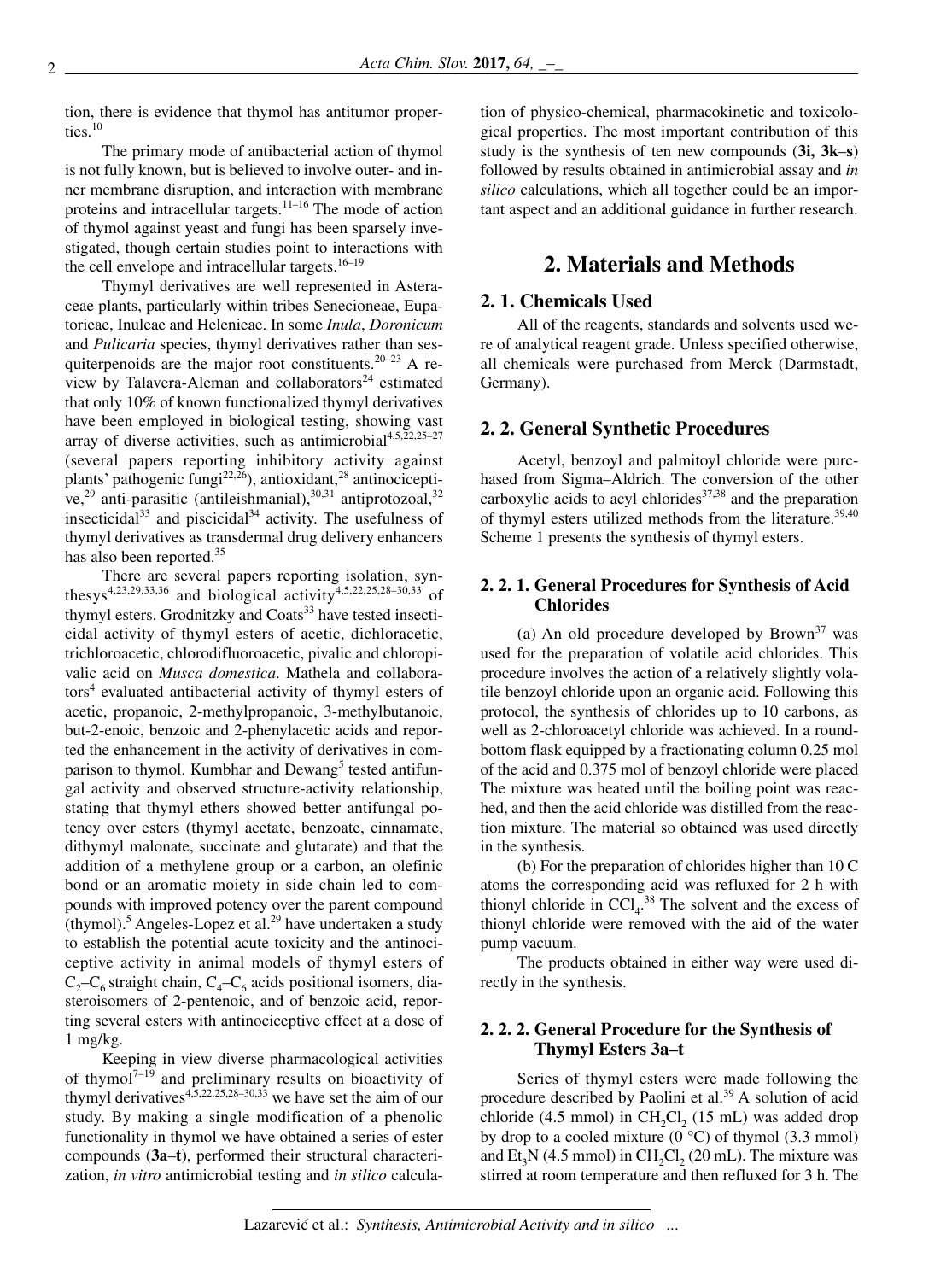organic layer was washed with water  $(3 \times 200 \text{ mL})$ , dried over anhydrous  $Na<sub>2</sub>SO<sub>4</sub>$  and concentrated under vacuum. The esters were purified by column chromatography, stationary phase Silica Gel 60 (70–230 mesh), mobile phase (hexane/diethyl ether, gradient 9:1 to 8:2). For yields, see supplementary data.

#### **Thymyl Acetate (3a)**

Chromatographic purification gave colorless oil.  $C_{12}H_{16}O_2 (M = 192.25)$ ; yield 85%; MS (EI):  $m/z$  (%) 192 (M+ ) (11.3), 151 (4.8), 150 (42.6), 151 (4.8), 135 (100), 136 (11.0), 115 (7.3), 105 (4.7), 77 (5.1), 43 (4.1); RI (HP5-MS): 1367; <sup>1</sup>H NMR (500.13 MHz, CDCl<sub>3</sub>): δ (ppm) 7.22 (1H, d, *J* = 8 Hz, Ar-H), 7.05 (1H, d, *J* = 8 Hz, Ar-H), 6.84 (1H, s, Ar-H), 3.00 (1H, spt, *J* = 7 Hz, CH), 2.34 (6H, s, CH<sub>3</sub>), 1.22 (6H, d,  $J = 7$  Hz, CH<sub>3</sub>); <sup>13</sup>C NMR (125.76 MHz, CDCl<sub>3</sub>):  $\delta$  (ppm) 169.77 (C=O), 147.84  $(C_{Ar})$ , 136.95  $(C_{Ar})$ , 136.52  $(C_{Ar})$ , 127.52  $(C_{Ar})$ , 126.78  $(C_{Ar})$ , 123.23  $(C_{Ar})$ , 26.89 (CH), 26.57 (CO-CH<sub>3</sub>), 22.99  $(2 \times CH_3)$ , 21.21 (CH<sub>3</sub>).

#### **Thymyl 2-Chloroacetate (3b)**

Chromatographic purification gave colorless oil.  $C_{12}H_{15}O_2Cl$  (*M* = 226.70); yield 85%; MS (EI):  $m/z$  (%) 226 (M<sup>+</sup> ) (10.1), 150 (30.4), 149 (19.4), 136 (9.4), 133 (11.1), 115 (6.5), 105 (8.1), 91 (14.6), 77 (11.4); RI (HP5- MS): 1572; <sup>1</sup>H NMR (500.13 MHz, CDCl<sub>3</sub>): δ (ppm) 7.24 (1H, d, *J* = 8 Hz, Ar-H), 7.08 (1H, d, *J* = 7.6 Hz, Ar-H), 6.87 (1H, s, Ar-H), 4.33 (2H, s, CH<sub>2</sub>), 3.00 (1H, spt,  $J =$ 6.90 Hz, CH), 2.34 (3H, s, CH3), 1.22 (6H, d, *J =* 6.90 Hz, CH<sub>3</sub>). <sup>13</sup>C NMR (125.76 MHz, CDCl<sub>3</sub>): δ (ppm) 166.11 (C=O), 147.45 (C<sub>Ar</sub>), 136.81 (C<sub>Ar</sub>), 136.79 (C<sub>Ar</sub>), 127.64  $(C_{Ar})$ , 126.60  $(C_{Ar})$ , 122.20  $(C_{Ar})$ , 40.74  $(CH_2)$ , 27.01  $(CH), 22.98 (2 \times CH_3), 20.77 (CH_3-Ar).$ 

#### **Thymyl Propanoate (3c)**

Chromatographic purification gave colorless oil.  $C_{13}H_{18}O_2 (M = 206.28)$ ; yield 82%; MS (EI):  $m/z$  (%) 206 (M<sup>+</sup> ) (9.5), 151 (4.5), 150 (42.1), 135 (100), 136 (9.5), 115 (5.7), 105 (5.4), 91 (11.0), 77 (5.1), 57 (12.6); RI (HP5-MS): 1455; <sup>1</sup>H NMR (500.13 MHz, CDCl<sub>3</sub>): δ (ppm) 7.21 (1H, d, *J* = 8 Hz, Ar-H), 7.04 (1H, d, *J* = 8 Hz, Ar-H), 6.83 (1H, s, Ar-H), 2.99 (1H, spt, *J* = 14 Hz, CH), 2.63 (2H, q, J = 8 Hz, CH<sub>2</sub>), 2.33 (3H, s, CH<sub>3</sub>), 1.32 (3H, m, CH<sub>3</sub>), 1.21 (6H, d, J = 7 Hz, CH<sub>3</sub>); <sup>13</sup>C NMR (125.76) MHz, CDCl<sub>3</sub>):  $\delta$  (ppm) 173.16 (C=O), 147.93 (C<sub>Ar</sub>), 136.96 (C<sub>Ar</sub>), 136.5 (C<sub>Ar</sub>), 126.69 (C<sub>Ar</sub>), 123.24 (C<sub>Ar</sub>), 122.77 ( $C_{Ar}$ ), 27.73 (CH), 26.91 (CH<sub>2</sub>), 22.90 (CH<sub>3</sub>), 23.03 ( $2 \times CH_3$ ), 9.31 (CH<sub>3</sub>).

#### **Thymyl Butanoate (3d)**

Chromatographic purification gave yellowish oil.  $C_{14}H_{20}O_2 (M = 220.31)$ ; yield 84%; MS (EI):  $m/z$  (%) 220 (M<sup>+</sup> ) (9.7), 151 (6.1), 150 (55.5), 136 (9.5), 135 (100), 115 (5.4), 105 (5.7), 91 (10.4), 71 (9.3), 43 (7.1); RI (HP5-MS): 1544; <sup>1</sup>H NMR (500.13 MHz, CDCl<sub>3</sub>): δ

(ppm) 7.21 (1H, d, *J* = 8 Hz, Ar-H), 7.04 (1H, d, *J* = 8 Hz, Ar-H), 6.82 (1H, s, Ar-H), 2.99 (1H, spt, *J* = 7 Hz, CH), 2.58 (2H, t, J = 7 Hz, CH<sub>2</sub>), 2.33 (3H, s, CH<sub>3</sub>), 1.84 (2H, sxt,  $J = 7$  Hz, CH<sub>2</sub>), 2.1 (6H, d,  $J = 7$  Hz, CH<sub>3</sub>), 1.08 (3H, t,  $J = 7$  Hz, CH<sub>3</sub>); <sup>13</sup>C NMR (125.76 MHz, CDCl<sub>3</sub>):  $\delta$ (ppm) 172.34 (C=O), 147.88 (C<sub>Ar</sub>), 136.98 (C<sub>Ar</sub>), 136.49 (C<sub>Ar</sub>), 126.66 (C<sub>Ar</sub>), 125.99 (C<sub>Ar</sub>), 123.24 (C<sub>Ar</sub>), 36.24 (CH<sub>2</sub>), 26.90 (CH), 23.07 (2  $\times$  CH<sub>3</sub>), 18.55 (CH<sub>2</sub>), 13.78  $(CH<sub>3</sub>).$ 

#### **Thymyl 2-Methylpropanoate (3e)**

Chromatographic purification gave colorless oil,  $C_{14}H_{20}O_2 (M = 220.31)$ ; yield 75%; MS (EI):  $m/z$  (%) 220 (M+ ) (11.4), 150 (59.6), 136 (9.4), 135 (100), 115 (7.3), 105 (8.0), 91 (15.1), 77 (6.8), 71 (18.8), 43 (21.9); RI (HP5-MS): 1495; <sup>1</sup>H NMR (500.13 MHz, CDCl<sub>3</sub>): δ (ppm) 7.21 (1H, d, *J* = 8 Hz, Ar-H), 7.03 (1H, d, *J* = 7.6 Hz, Ar-H), 6.81 (1H, s, Ar-H), 2.99 (1H, spt, *J* = 6.9 Hz, CH), 2.85 (1H, spt,  $J = 7$  Hz, CH), 2.33 (3H, s, CH<sub>2</sub>) 1.36  $(6H, d, J = 7.3 \text{ Hz}, 2 \times \text{CH}_3)$ , 1.21  $(6H, d, J = 6.9 \text{ Hz}, 2 \times$ CH<sub>3</sub>). <sup>13</sup>C NMR (125.76 MHz, CDCl<sub>3</sub>): δ (ppm) 175.71 (C=O), 147.99 (C<sub>Ar</sub>), 136.97 (C<sub>Ar</sub>), 136.47 (C<sub>Ar</sub>), 126.62  $(C_{Ar})$ , 126.56  $(C_{Ar})$ , 122.14  $(C_{Ar})$ , 33.95 (CH), 26.78  $(CH), 22.99 (2 \times CH_3), 19.20 (CH_3), 19.05 (2 \times CH_3).$ 

#### **Thymyl Pentanoate (3f)**

Chromatographic purification gave colorless oil.  $C_{15}H_{22}O_2 (M = 234.33)$ ; yield 87%; MS (EI):  $m/z$  (%) 234 (M<sup>+</sup> ) (8.1), 151 (7.4), 150 (67.6), 135 (100), 136 (9.3), 115 (5.5), 105 (6.1), 91 (10.7), 85 (8.0), 57 (16.4); RI (HP5-MS): 1640; <sup>1</sup>H NMR (500.13 MHz, CDCl<sub>3</sub>): δ (ppm) 7.21 (1H, d, *J* = 8 Hz, Ar-H), 7.04 (1H, d, *J* = 8 Hz, Ar-H), 6.82 (1H, s, Ar-H), 2.99 (1H, spt, *J* = 14 Hz, CH), 2.6 (2H, t, J = 7.6 Hz, CH<sub>2</sub>), 2.33 (3H, s, CH<sub>3</sub>), 1.79 (2H, quin, *J* = 7.5 Hz, CH<sub>2</sub>), 1.49 (2H, sxt, *J* = 15 Hz, CH<sub>2</sub>), 1.21 (6H, d,  $J = 6.9$  Hz,  $2 \times CH_3$ ), 1.01 (3H, t,  $J = 7.5$  Hz, CH<sub>3</sub>); <sup>13</sup>C NMR (125.76 MHz, CDCl<sub>3</sub>): δ (ppm) 172.45 (C=O), 147.90 (C<sub>Ar</sub>), 136.95 (C<sub>Ar</sub>), 136.45 (C<sub>Ar</sub>), 126.96  $(C_{Ar})$ , 126.3  $(C_{Ar})$ , 122.7  $(C_{Ar})$ , 34.06  $(CH_2)$ , 27.06  $(CH_2)$ , 27.02 (CH), 22.28 (CH<sub>2</sub>), 22.96 (2  $\times$  CH<sub>3</sub>), 20.76 (CH<sub>3</sub>-Ar), 18.55 (CH<sub>2</sub>), 13.8 (CH<sub>3</sub>).

#### **Thymyl 3-Methylbutanoate (3g)**

Chromatographic purification gave colorless oil.  $C_{15}H_{22}O_2 (M = 234.33)$ ; yield 81%; MS (EI):  $m/z$  (%) 234 (M<sup>+</sup> ) (8.9), 151 (8.3), 150 (71.4), 135 (100), 136 (9.3), 115 (5.4), 105 (6.8), 91 (11.0), 85 (9.3), 52 (21.5); RI (HP5-MS): 1590; <sup>1</sup>H NMR (500.13 MHz, CDCl<sub>3</sub>): δ (ppm) 7.21 (1H, d, *J* = 8 Hz, Ar-H), 7.04 (1H, d, *J* = 7.6 Hz, Ar-H), 6.81 (1H, s, Ar-H), 3.00 (1H, spt, *J* = 6.9 Hz, CH), 2.48 (2H, d,  $J = 6.9$  Hz, CH<sub>2</sub>), 2.33 (3H, s, CH<sub>3</sub>), 2.28 (1H, m, CH), 1.49 (2H, sxt,  $J = 15$  Hz, CH<sub>2</sub>), 1.20  $(6H, d, J = 6.9 \text{ Hz}, 2 \times \text{CH}_2)$ , 1.09 (6H, d,  $J = 6.6 \text{ Hz}, 2 \times$ CH<sub>3</sub>); <sup>13</sup>C NMR (125.76 MHz, CDCl<sub>3</sub>): δ (ppm) 171.74 (C=O), 147.87 (C<sub>Ar</sub>), 136.99 (C<sub>Ar</sub>), 136.45 (C<sub>Ar</sub>), 126.99  $(C_{Ar})$ , 126.32  $(C_{Ar})$ , 122.70  $(C_{Ar})$ , 43.34  $(CH_2)$ , 26.98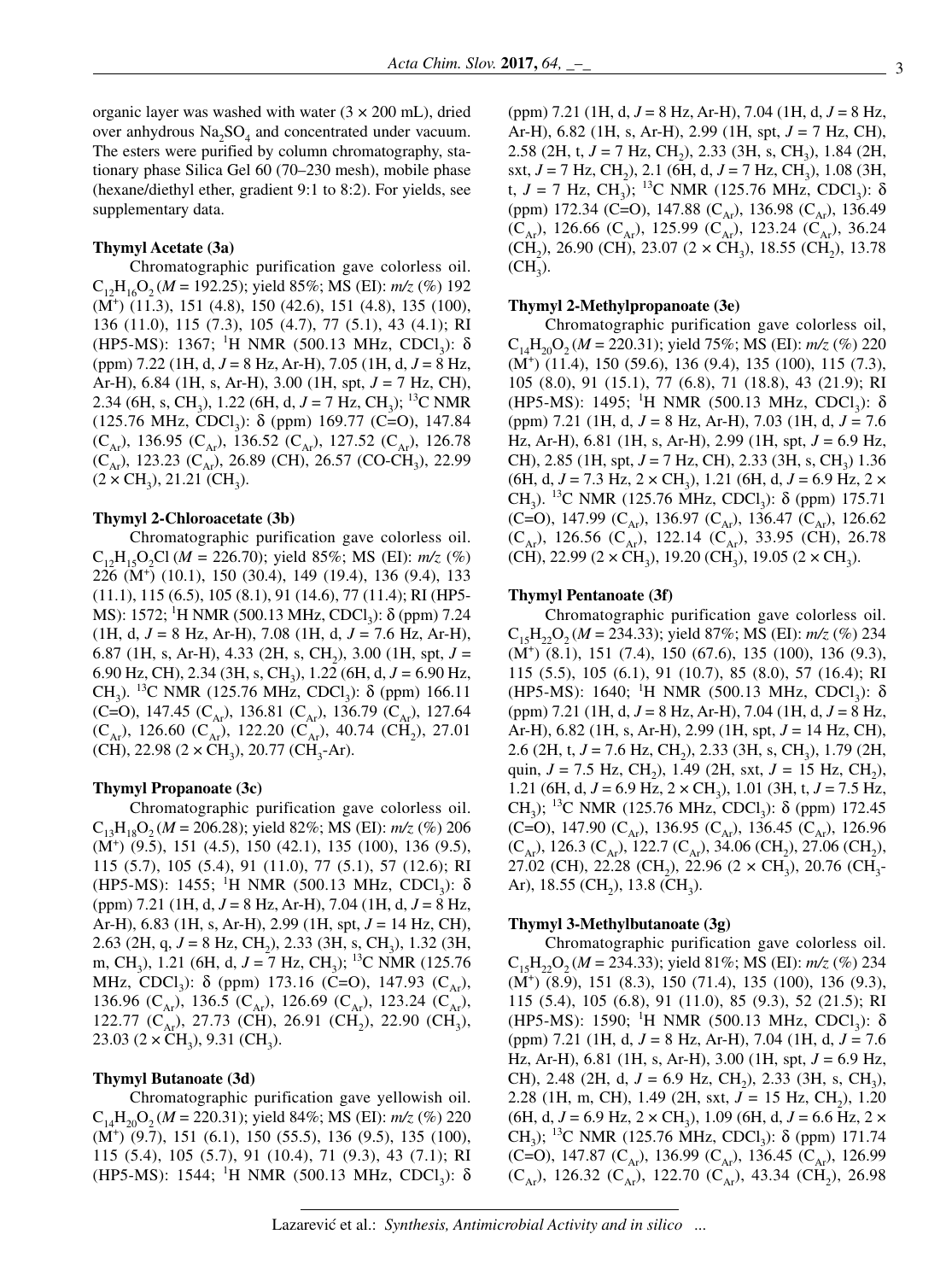(CH<sub>2</sub>), 25.98 (CH), 23.01 (2  $\times$  CH<sub>3</sub>), 22.44 (2  $\times$  CH<sub>3</sub>),  $20,78$  (CH<sub>3</sub>-Ar).

### **Thymyl Hexanoate (3h)**

Chromatographic purification gave colorless oil,  $C_{16}H_{24}O_2 (M = 248.36)$ ; yield 79%; MS (EI):  $m/z$  (%) 248 (M+ ) (7.3), 151 (8.9), 150 (79.2), 136 (9.4), 135 (100), 105 (6.7), 99 (6.6), 91 (10.5), 71 (9.7), 43 (9.3); RI (HP5-MS): 1738; <sup>1</sup>H NMR (500.13 MHz, CDCl<sub>3</sub>): δ (ppm) 7.20 (1H,d, *J* = 8 Hz, Ar-H), 7.03 (1H, d, *J* = 7.6 Hz, Ar-H), 6.81 (1H, s, Ar-H), 2.98 (1H, spt, *J* = 6.9 Hz, CH), 2.58  $(2H, t, J = 7.6 \text{ Hz}, CH_2)$ , 2.32 (3H, s, CH<sub>3</sub>), 1.79 (2H, quin,  $J = 7.5$  Hz, CH<sub>2</sub>), 1.41 (4H, m, CH<sub>2</sub>), 1.20 (6H, d,  $J = 6.9$ Hz, CH<sub>3</sub>), 0.95 (3H, m, CH<sub>3</sub>); <sup>13</sup>C NMR (125.76 MHz, CDCl<sub>3</sub>): δ (ppm) 172.50 (C=O), 147.90 (C<sub>Ar</sub>), 137.00  $(C_{Ar})$ , 136.50  $(C_{Ar})$ , 127.00  $(C_{Ar})$ , 126.3  $(C_{Ar})$ , 122.7  $(C_{Ar})$ , 34.38 (CH<sub>2</sub>), 31.36 (CH<sub>2</sub>), 27.08 (CH), 24.76 (CH<sub>2</sub>), 23.03  $(2 \times CH_3)$ , 22.36 (CH<sub>2</sub>), 20.83 (CH<sub>3</sub>), 13.94 (CH<sub>3</sub>).

#### **Thymyl Heptanoate (3i)**

Chromatographic purification gave colorless oil.  $C_{17}H_{26}O_{2}$  (*M* = 262.39); yield 84%; MS (EI): *m/z* (%) 262 (M+ ) (7.6), 151 (10.8), 150 (95.6), 149 (5.3), 136 (9.4), 135 (100), 113 (5.6), 105 (6.4), 91 (9.8), 43 (9.4); RI (HP5-MS): 1840; <sup>1</sup>H NMR (500.13 MHz, CDCl<sub>3</sub>): δ (ppm) 7.21 (1H, d, *J* = 8 Hz, Ar-H), 7.03 (1H, d, *J* = 8 Hz, Ar-H), 6.81 (1H, s, Ar-H), 2.99 (1H, spt, *J* = 14 Hz, CH), 2.59 (2H, t,  $J = 8$  Hz, CH<sub>2</sub>), 2.33 (3H, s, CH<sub>2</sub>), 1.79 (2H, m, CH<sub>2</sub>), 1.45 (2H, m, CH<sub>2</sub>), 1.36 (4H, m, CH<sub>2</sub>), 1.22 (6H, m, CH<sub>3</sub>), 0.92 (3H, m, CH<sub>3</sub>); <sup>13</sup>C NMR (125.76 MHz, CDCl<sub>3</sub>):  $\delta$  (ppm) 172.53 (C=O), 147.91 (C<sub>Ar</sub>), 136.99  $(C_{Ar})$ , 136.49  $(C_{Ar})$ , 126.99  $(C_{Ar})$ , 126.33  $(C_{Ar})$ , 122.73  $(C_{A_r}$ ), 34.39 (CH<sub>2</sub>), 31.44 (CH<sub>2</sub>), 28.84 (CH<sub>2</sub>), 27.03 (CH), 25.0 (CH<sub>2</sub>), 23.0 (2  $\times$  CH<sub>3</sub>), 22.49 (CH<sub>2</sub>), 20.8  $(CH_3-Ar)$ , 14.01  $(CH_3)$ .

#### **Thymyl Octanoate (3j)**

Chromatographic purification gave colorless oil.  $C_{18}H_{28}O_2 (M = 276.41)$ ; yield 85%; MS (EI):  $m/z$  (%) 276 (M<sup>+</sup> ) 151 (11.3), 150 (100), 136 (9.3), 135 (98.3), 109 (6.4), 105 (7.2), 91 (10.9), 57 (27.2), 55 (9.4), 43 (6.3); RI (HP5-MS): 1938; <sup>1</sup>H NMR (500.13 MHz, CDCl<sub>3</sub>)<sub>:</sub> δ (ppm) 7.21 (1H, d, *J* = 7.9 Hz, Ar-H), 7.03 (1H, d, *J* = 7.9 Hz, Ar-H), 6.81 (1H, s, Ar-H), 2.99 (1H, spt, *J* = 6.9 Hz, CH), 2.59 (2H, t,  $J = 7.5$  Hz, CH<sub>2</sub>), 2.33 (3H, s, CH<sub>3</sub>), 1.79  $(2H, qwin, J = 7.5 Hz, CH<sub>2</sub>), 1.47–1.29 (8H, m, CH<sub>2</sub>), 1.21$ (6H, bd, CH<sub>3</sub>), 0.92 (3H, t,  $J = 6.8$  Hz, CH<sub>3</sub>); <sup>13</sup>C NMR (125.76 MHz, CDCl<sub>3</sub>): δ (ppm) 174.20 (C=O), 148.00 (C<sub>Ar</sub>), 136.80 (C<sub>Ar</sub>), 136.09 (C<sub>Ar</sub>), 127.00 (C<sub>Ar</sub>), 126.30 (C<sub>Ar</sub>), 122.80 (C<sub>Ar</sub>), 36.10 (CH<sub>2</sub>), 34.00 (CH<sub>2</sub>), 32.04  $(CH_2)$ , 29.00 (CH<sub>2</sub>), 28.00 (CH), 26.00 (CH<sub>2</sub>), 23.0 (2  $\times$  $CH_3$ ), 22.10 (CH<sub>2</sub>), 20.5 (CH<sub>3</sub>-Ar), 14.00 (CH<sub>3</sub>).

#### **Thymyl Nonanoate (3k)**

Chromatographic purification gave colorless oil.  $C_{19}H_{30}O_2$  (*M* = 290.44); yield 79.80%; MS (EI):  $m/z$  (%)

290 (M<sup>+</sup> ) (5.7), 151 (12.0), 150 (100), 141 (3.2), 136 (7.7), 135 (79.0), 121 (3.4), 117 (2.0), 115 (2.3), 91 (3.3); RI (HP5-MS): 2044; <sup>1</sup>H NMR (500.13 MHz, CDCl<sub>3</sub>): δ (ppm) 7.24–7.19 (1H, m, Ar-H), 7.06–7.01 (1H, bd, Ar-H), 6.84–6.79 (1H, bs, Ar-H), 3.04–2.93 (1H, bm, CH), 2.63–2.56 (2H, bm, CH<sub>2</sub>), 2.36–2.31 (3H, s, CH<sub>3</sub>), 1.84–1.75 (2H, bm, CH<sub>2</sub>), 1.49–1.26 (10H, bm, CH<sub>2</sub>), 1.24–1.18 (6H, bt, CH<sub>3</sub>), 0.95–0.87 (3H, bm, CH<sub>3</sub>); <sup>13</sup>C NMR (125.76 MHz, CDCl<sub>3</sub>): δ (ppm) 172.53 (C=O), 147.91 ( $C_{Ar}$ ), 136.99 ( $C_{Ar}$ ), 136.49 ( $C_{Ar}$ ), 126.99 ( $C_{Ar}$ ), 126.33 ( $C_{Ar}$ ), 122.73 ( $C_{Ar}$ ), 36.10 ( $CH_2$ ), 34.20 ( $CH_2$ ), 32.00 (CH<sub>2</sub>), 28.80 (2  $\times$  CH<sub>2</sub>), 27.60 (CH), 25.60 (CH<sub>2</sub>),

 $23.0$  (2 × CH<sub>3</sub>), 22.50 (CH<sub>3</sub>), 20.8 (CH<sub>3</sub>-Ar), 14.01 (CH<sub>3</sub>).

#### **Thymyl Decanoate (3l)**

Chromatographic purification gave colorless oil.  $C_{20}H_{32}O_2$  (*M* = 304.47); yield 75.50%; MS (EI):  $m/z$  (%): 304 (M<sup>+</sup> ) (4.6), 151 (12.3), 150 (100), 136 (6.7), 135 (71.9), 109 (5.3), 91 (5.7), 71 (4.8), 57 (4.8), 55 (5.5); RI (HP5-MS): 2147; <sup>1</sup>H NMR (500.13 MHz, CDCl<sub>3</sub>): δ (ppm) 7.21 (1H, d, *J* = 8 Hz, Ar-H), 7.03 (1H, d, *J* = 7.6 Hz, Ar-H), 6.82 (1H, s, Ar-H), 2.99 (1H, spt, *J* = 6.9 Hz, CH), 2.59 (2H, t,  $J = 7.5$  Hz, CH<sub>2</sub>), 2.33 (3H, s, CH<sub>3</sub>), 1.8 (2H, quin,  $J = 7.5$  Hz, CH<sub>2</sub>), 1.49–1.25 (12H, bm, CH<sub>2</sub>), 1.21 (6H, d,  $J = 6.9$  Hz, CH<sub>3</sub>), 0.91 (3H, t,  $J = 6.2$  Hz, CH<sub>3</sub>); <sup>13</sup>C NMR (125.76 MHz, CDCl<sub>3</sub>): δ (ppm) 172.52 (C=O), 147.91 (C<sub>Ar</sub>), 136.99 (C<sub>Ar</sub>), 136.48 (C<sub>Ar</sub>), 126.99  $(C_{Ar})$ , 126.33  $(C_{Ar})$ , 122.73  $(C_{Ar})$ , 34.39  $(CH_2)$ , 31.85  $(CH_2)$ , 29.43 (CH<sub>2</sub>), 29.25 (2 × CH<sub>2</sub>), 29.17 (CH<sub>2</sub>), 27.04 (CH), 25.05 (CH<sub>2</sub>), 23.0 (2  $\times$  CH<sub>3</sub>), 22.67 (CH<sub>2</sub>), 20.8  $(CH_3$ -Ar), 14.09 (CH<sub>3</sub>).

#### **Thymyl Undecanoate (3m)**

Chromatographic purification gave colorless oil.  $C_{21}H_{34}O_2$  (*M* = 318.49); yield 82.00%; MS (EI):  $m/z$  (%) 318 (M<sup>+</sup> ) 151 (7.9), 150 (100), 149 (7.4), 135 (80.1), 134 (6.8), 105 (7.0), 91 (13.3), 57 (18.4), 55 (20.2), 43 (12.1); RI (HP5-MS): 2245; <sup>1</sup>H NMR (500.13 MHz, CDCl<sub>3</sub>): δ (ppm) 7.21 (1H, d, *J* = 8 Hz, Ar-H), 7.03 (1H, d, *J* = 7.6 Hz, Ar-H), 6.82 (1H, s, Ar-H), 2.99 (1H, spt, *J* = 13.9 Hz, CH), 2.59 (2 H, t,  $J = 7.46$  Hz, CH<sub>2</sub>), 2.33 (3H, s, CH<sub>3</sub>), 1.79 (2H, quin,  $J = 7.54$  Hz, CH<sub>2</sub>), 1.41–1.48 (2H, m, CH<sub>2</sub>), 1.26–1.39 (12H, m, CH<sub>2</sub>), 1.21 (6H, d, *J* = 6.94 Hz, CH<sub>3</sub>), 0.91 (3H, t,  $J = 6.76$  Hz, CH<sub>3</sub>); <sup>13</sup>C NMR (125.76) MHz, CDCl<sub>3</sub>):  $\delta$  (ppm) 172.52 (C=O), 147.91 (C<sub>Ar</sub>), 136.99 (C<sub>Ar</sub>), 136.48 (C<sub>Ar</sub>), 126.99 (C<sub>Ar</sub>), 126.33 (C<sub>Ar</sub>), 122.73 ( $C_{Ar}$ ), 34.39 (CH<sub>2</sub>), 31.88 (CH<sub>2</sub>), 29.54 (CH<sub>2</sub>), 29.47 (CH<sub>2</sub>), 29.30 (CH<sub>2</sub>), 29.26 (CH<sub>2</sub>), 29.17 (CH<sub>2</sub>), 27.04 (CH), 25.05 (CH<sub>2</sub>), 23.0 (2  $\times$  CH<sub>3</sub>), 22.67 (CH<sub>2</sub>),  $20.8$  (CH<sub>3</sub>-Ar), 14.10 (CH<sub>3</sub>).

#### **Thymyl Dodecanoate (3n)**

Chromatographic purification gave colorless oil.  $C_{22}H_{36}O_2$  (*M* = 332.52); yield 76.30%; MS (EI):  $m/z$  (%) 332 (M<sup>+</sup> ) (4.4), 151 (15.2), 150 (100), 136 (6.7), 135 (67.8), 109 (7.3), 91 (4.6), 57 (6.4), 55 (5.6), 43 (3.6); RI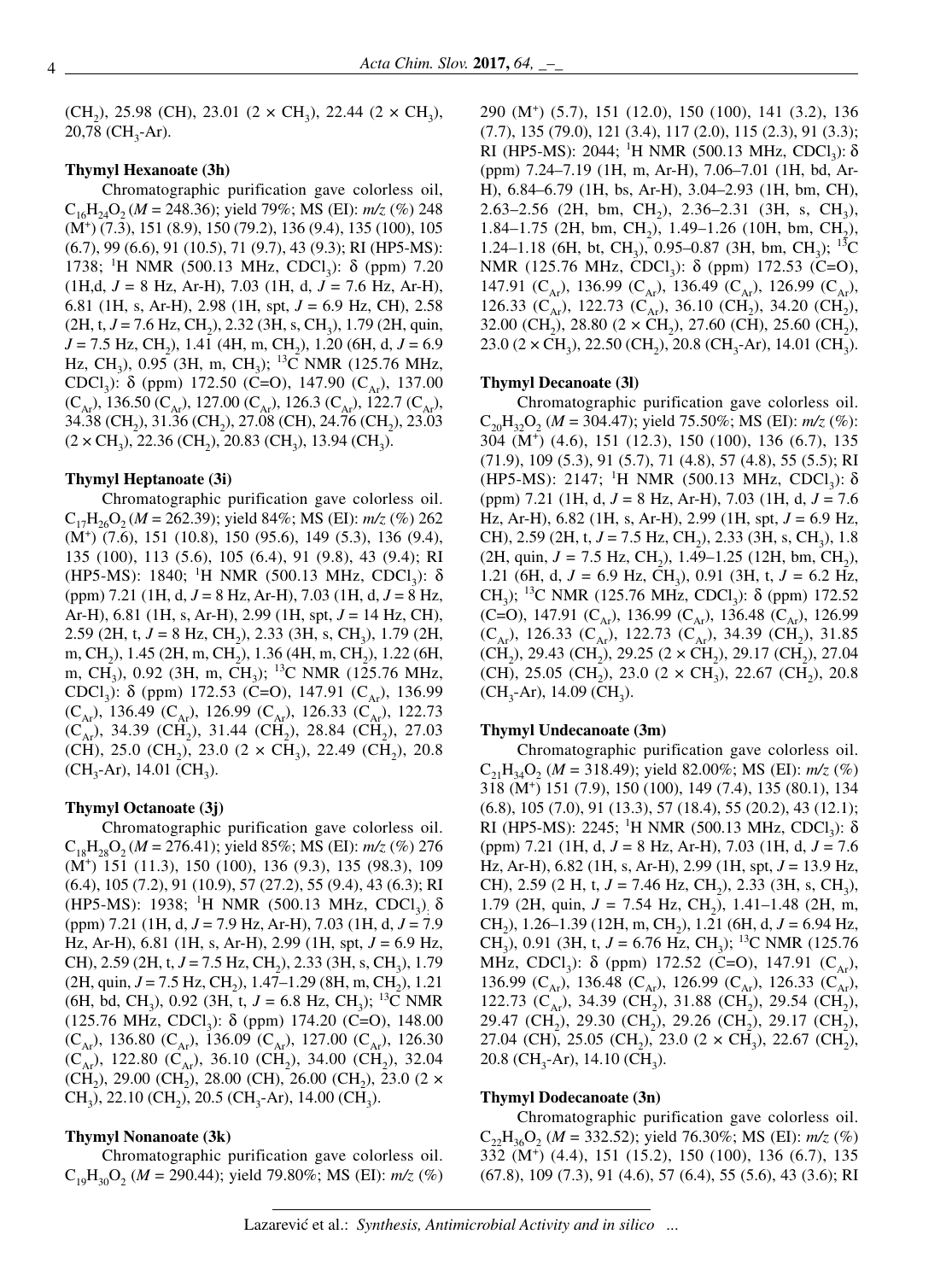(HP5-MS): 2355; <sup>1</sup>H NMR (500.13 MHz, CDCl<sub>3</sub>): δ (ppm) 7.21 (1H, d, *J* = 8 Hz, Ar-H), 7.03 (1H, d, *J* = 8 Hz, Ar-H), 6.81 (1H, s, Ar-H), 2.98 (1H, spt, *J* = 6.9 Hz, CH), 2.59 (2 H, t, J = 7.6 Hz, CH<sub>2</sub>), 2.33 (3H, s, CH<sub>3</sub>), 1.79 (2H, quin, *J* = 7.5 Hz, CH<sub>2</sub>), 1.48–1.40 (14H, m, CH<sub>2</sub>), 1.20 (6H, d, *J* = 6.9 Hz, CH<sub>3</sub>), 0.90 (3H, t, *J* = 6.8 Hz, CH<sub>3</sub>); <sup>13</sup>C NMR (125.76 MHz, CDCl<sub>3</sub>): δ (ppm) 172.55 (C=O), 147.91 (C<sub>Ar</sub>), 136.99 (C<sub>Ar</sub>), 136.49 (C<sub>Ar</sub>), 126.99 (C<sub>Ar</sub>), 126.33 ( $C_{Ar}$ ), 122.73 ( $C_{Ar}$ ), 34.40 ( $CH_2$ ), 31.90 ( $CH_2$ ), 29.60 (2  $\times$  CH<sub>2</sub>), 29.47 (CH<sub>2</sub>), 29.33 (CH<sub>2</sub>), 29.18 (CH<sub>2</sub>), 29.17 (CH<sub>2</sub>), 27.04 (CH), 25.06 (CH<sub>2</sub>), 23.01 (2  $\times$  CH<sub>2</sub>), 22.68 (CH<sub>2</sub>), 20.81 (CH<sub>3</sub>-Ar), 14.10 (CH<sub>3</sub>).

#### **Thymyl Tridecanoate (3o)**

Chromatographic purification gave colorless oil,  $C_{22}H_{28}O_2$  (*M* = 346.55); yield 85.1%; MS (EI):  $m/z$  (%) 346 (M<sup>+</sup> ) (2.4), 347 (0.6), 197 (0.9), 152 (0.9), 151 (12.9), 150 (100), 137 (0.4), 136 (5.0), 135 (54.2), 119 (0.5); RI (HP5-MS): 2453; <sup>1</sup>H NMR (500.13 MHz, CDCl<sub>3</sub>): δ (ppm) 7.21 (1H, d, *J* = 7.98 Hz, Ar-H), 7.03 (1H, d, *J* = 7.98 Hz, Ar-H), 6.81 (1H, s, Ar-H), 2.98 (1H, spt, *J* = 13.9 Hz, CH), 2.59 (2 H, t,  $J = 7.63$  Hz, CH<sub>2</sub>), 2.33 (3H, s, CH<sub>2</sub>), 1.79 (2H, quin, *J* = 7.54 Hz, CH<sub>2</sub>), 1.26–1.48 (16H, m, CH2), 1.20 (6H, d, *J =* 6.94 Hz, CH3), 0.90 (3H, t, *J* = 6.76 Hz, CH<sub>2</sub>); <sup>13</sup>C NMR (125.76 MHz, CDCl<sub>2</sub>):  $\delta$  (ppm) 172.5 (C=O), 147.9 (C<sub>Ar</sub>), 137 (C<sub>Ar</sub>), 136.5 (C<sub>Ar</sub>), 127.0  $(C_{Ar})$ , 126.3  $(C_{Ar})$ , 122.7  $(C_{Ar})$ , 34.43  $(CH_2)$ , 31.94  $(CH_2)$ , 29.67 (2  $\times$  CH<sub>2</sub>), 29.51 (CH<sub>2</sub>), 29.38 (CH<sub>2</sub>), 29.3 (CH<sub>2</sub>), 29.22 (CH<sub>2</sub>), 27.08 (CH), 25.09 (CH<sub>2</sub>), 23.04 (2  $\times$  CH<sub>3</sub>),  $22.71$  (CH<sub>2</sub>),  $20.83$  (CH<sub>3</sub>-Ar), 14.13 (CH<sub>3</sub>).

#### **Thymyl Tetradecanoate (3p)**

Chromatographic purification gave colorless oil.  $C_{24}H_{40}O_{2}$  (*M* = 360.57); yield 72.05%; MS (EI):  $m/z$  (%) 360 (M<sup>+</sup> ) (1.9), 152 (0.9), 151 (12.7), 150 (100), 135 (50.7), 134 (4.8), 121 (1.3), 117 (0.7), 115 (1.9), 109 (5.1); RI (HP5-MS): 2555; <sup>1</sup>H NMR (500.13 MHz, CDCl 3): δ (ppm) 7.21 (1H, d, *J* = 8 Hz, Ar-H), 7.03 (1H, d, *J* = 7.6 Hz, Ar-H), 6.81 (1H, s, Ar-H), 2.99 (1H, spt, *J* = 6.9 Hz, CH), 2.59 (2H, t,  $J = 7.6$  Hz, CH<sub>2</sub>), 2.33 (3H, s, CH<sub>2</sub>), 1.79 (2H, quin,  $J = 7.5$  Hz, CH<sub>2</sub>), 1.49–1.25 (20H, m, CH<sub>2</sub>), 1.21 (6H, d,  $J = 6.9$  Hz, CH<sub>2</sub>), 0.91 (3H, t,  $J = 6.9$ Hz, CH<sub>3</sub>); <sup>13</sup>C NMR (125.76 MHz, CDCl<sub>3</sub>): δ (ppm) 172.53 (C=O), 147.93 (C<sub>Ar</sub>), 136.99 (C<sub>Ar</sub>), 136.48 (C<sub>Ar</sub>), 126.99 (C<sub>Ar</sub>), 126.33 (C<sub>Ar</sub>), 122.73 (C<sub>Ar</sub>), 34.39 (CH<sub>2</sub>), 31.92 (CH<sub>2</sub>), 29.67 (CH<sub>2</sub>), 29.65 (2 × CH<sub>2</sub>), 29.60 (CH<sub>2</sub>), 29.48 (CH<sub>2</sub>), 29.35 (CH<sub>2</sub>), 29.27 (CH<sub>2</sub>), 29.19 (CH<sub>2</sub>), 27.04 (CH), 25.06 (CH<sub>2</sub>), 23.00 (2  $\times$  CH<sub>3</sub>), 22.68 (CH<sub>2</sub>),  $20.80$  (CH<sub>3</sub>-Ar), 14.10 (CH<sub>3</sub>).

### **Thymyl Pentadecanoate (3q)**

Chromatographic purification gave colorless oil.  $C_{25}H_{42}O_{2}$  (*M* = 374.60); yield 68.90%; MS (EI):  $m/z$  (%) 374 (M<sup>+</sup> ) (5.3), 151 (23.9), 150 (100), 149 (7.5), 136 (8.3), 135 (76.4), 109 (11.9), 71 (4.4), 57 (7.0), 55 (6.2); RI (HP5-MS): 2669; <sup>1</sup>H NMR (500.13 MHz, CDCl<sub>3</sub>): δ

(ppm) 7.21 (1H, d, *J* = 8 Hz, Ar-H), 7.03 (1H, d, *J* = 8 Hz, Ar-H), 6.81 (1H, s, Ar-H), 2.99 (1H, spt, *J* = 6.90 Hz, CH), 2.59 (2H, t, *J* = 7.6, CH<sub>2</sub>), 2.33 (3H, s, CH<sub>3</sub>), 1.79 (2H, quin,  $J = 7.5$  Hz, CH<sub>2</sub>), 1.48–1.24 (22H, bm, CH<sub>2</sub>), 1.21 (6H, d,  $J = 6.90$  Hz, CH<sub>2</sub>), 0.9 (3H, t,  $J = 6.90$  Hz, CH<sub>3</sub>); <sup>13</sup>C NMR (125.76 MHz, CDCl<sub>3</sub>): δ (ppm) 172.54 (C=O), 147.92 (C<sub>Ar</sub>), 136.99 (C<sub>Ar</sub>), 136.49 (C<sub>Ar</sub>), 126.99  $(C_{Ar})$ , 126.33  $(C_{Ar})$ , 122.73  $(C_{Ar})$ , 34.40  $(CH_2)$ , 31.92  $(CH_2)$ , 29.67 (2 × CH<sub>2</sub>), 29.65 (2 × CH<sub>2</sub>), 29.60 (CH<sub>2</sub>), 29.48 (CH<sub>2</sub>), 29.35 (CH<sub>2</sub>), 29.27 (CH<sub>2</sub>), 29.18 (CH<sub>2</sub>), 27.04 (CH), 25.06 (CH<sub>2</sub>), 23.01 (2  $\times$  CH<sub>3</sub>), 22.68 (CH<sub>2</sub>), 20.81 (CH<sub>3</sub>-Ar), 14.10 (CH<sub>3</sub>).

#### **Thymyl Hexadecanoate (3r)**

Chromatographic purification gave colorless oil.  $C_{26}H_{44}O_{2}$  (*M* = 388.63); yield 95.06%; MS (EI):  $m/z$  (%) 388 (M<sup>+</sup> ) (5.8), 150 (100), 135 (65.4), 121 (4.3), 108 (3.4), 105 (4.0), 97 (3.3), 69 (5.6), 55 (6.1), 43 (4.3); RI (HP5-MS): 2772; <sup>1</sup>H NMR (500.13 MHz, CDCl<sub>3</sub>): δ (ppm) 7.20 (1H, d, *J* = 8 Hz, Ar-H), 7.03 (1H, d, *J* = 8 Hz, Ar-H), 6.81 (1H, s, Ar-H), 2.98 (1H, spt, *J* = 6.90 Hz, CH), 2.58 (2H, t,  $J = 7.5$ , CH<sub>2</sub>), 2.33 (3H, s, CH<sub>2</sub>), 1.78  $(2H, quin, J = 7.5 Hz, CH<sub>2</sub>), 1.51–1.28 (24H, bm, CH<sub>2</sub>),$ 1.21 (6H, d,  $J = 6.90$  Hz, CH<sub>3</sub>), 0.9 (3H, t,  $J = 6.90$  Hz, CH<sub>2</sub>); <sup>13</sup>C NMR (125.76 MHz, CDCl<sub>3</sub>): δ (ppm) 172.50 (C=O), 147.94 (C<sub>Ar</sub>), 136.99 (C<sub>Ar</sub>), 136.49 (C<sub>Ar</sub>), 126.99  $(C_{Ar})$ , 126.33 (CH<sub>Ar</sub>), 122.73 (C<sub>Ar</sub>), 34.40 (CH<sub>2</sub>), 31.92  $(CH_2)$ , 29.68 (2 × CH<sub>2</sub>), 29.65 (2 × CH<sub>2</sub>), 29.60 (CH<sub>2</sub>), 29.47 (CH<sub>2</sub>), 29.35 (CH<sub>2</sub>), 29.27 (CH<sub>2</sub>), 29.19 (CH<sub>2</sub>), 25.06 (CH<sub>2</sub>), 23.01 (2  $\times$  CH<sub>3</sub>), 22.68 (CH<sub>2</sub>), 20.81 (CH<sub>3</sub>-Ar),  $14.10 \, (CH<sub>3</sub>)$ .

### **Thymyl Heptadecanoate (3s)**

Chromatographic purification gave colorless oil.  $C_{27}H_{46}O_2$  (*M* = 402.65); yield 72.50%; MS (EI):  $m/z$  (%) 402 (M<sup>+</sup> ), 151 (19.6), 150 (100), 136 (5.4), 135 (55.2), 109 (9.2), 71 (3.3), 69 (3.0), 57 (5.5), 55 (5.0), 43 (3.0); RI (HP5-MS): 2870; <sup>1</sup>H NMR (500.13 MHz, CDCl<sub>3</sub>): δ (ppm) 7.21 (1H, d, *J* = 7.9 Hz, Ar-H), 7.03 (1H, d, *J* = 7.9 Hz, Ar-H), 6.82 (1H, s, Ar-H), 2.99 (1H, spt, *J* = 6.80 Hz, CH), 2.59 (2H, t,  $J = 7.5$ , CH<sub>3</sub>), 2.33 (3H, s, CH<sub>3</sub>), 1.8  $(2H, quin, J = 7.5 Hz, CH<sub>2</sub>), 1.48–1.25 (26H, bm, CH<sub>2</sub>),$ 1.21 (6H, d,  $J = 6.80$  Hz, CH<sub>3</sub>), 0.91 (3H, t,  $J = 6.90$  Hz, CH<sub>3</sub>); <sup>13</sup>C NMR (125.76 MHz, CDCl<sub>3</sub>): δ (ppm) 172.50 (C=O), 147.9 (C<sub>Ar</sub>), 137.0 (C<sub>Ar</sub>), 136.5 (C<sub>Ar</sub>), 127.0 (C<sub>Ar</sub>), 126.30 (CH<sub>Ar</sub>), 122.70 (C<sub>Ar</sub>), 34.43 (CH<sub>2</sub>), 31.96 (CH<sub>2</sub>), 29.72 (2  $\times$  CH<sub>2</sub>), 29.52 (2  $\times$  CH<sub>2</sub>), 29.40 (CH<sub>2</sub>), 29.31  $(CH_2)$ , 29.22 (CH<sub>2</sub>), 26.54 (CH<sub>2</sub>), 25.09 (CH<sub>2</sub>), 23.05 (2  $\times$ CH<sub>3</sub>), 22.72 (CH<sub>2</sub>), 20.84 (CH<sub>3</sub>-Ar), 14.15 (CH<sub>3</sub>).

#### **Thymyl Benzoate (3t)**

Chromatographic purification gave white solid.  $C_{17}H_{18}O_2 (M = 254.32)$ ; yield 95%; MS (EI):  $m/z$  (%): 254 (M<sup>+</sup> ), (9.7), 150 (2.7), 149 (25.0), 133 (2.3), 106 (9.4), 105 (100), 91 (5.1), 78 (3.1), 77 (34.5), 51 (4.1); RI (HP5- MS): 1955; <sup>1</sup>H NMR (500.13 MHz, CDCl<sub>3</sub>): δ (ppm) 8.26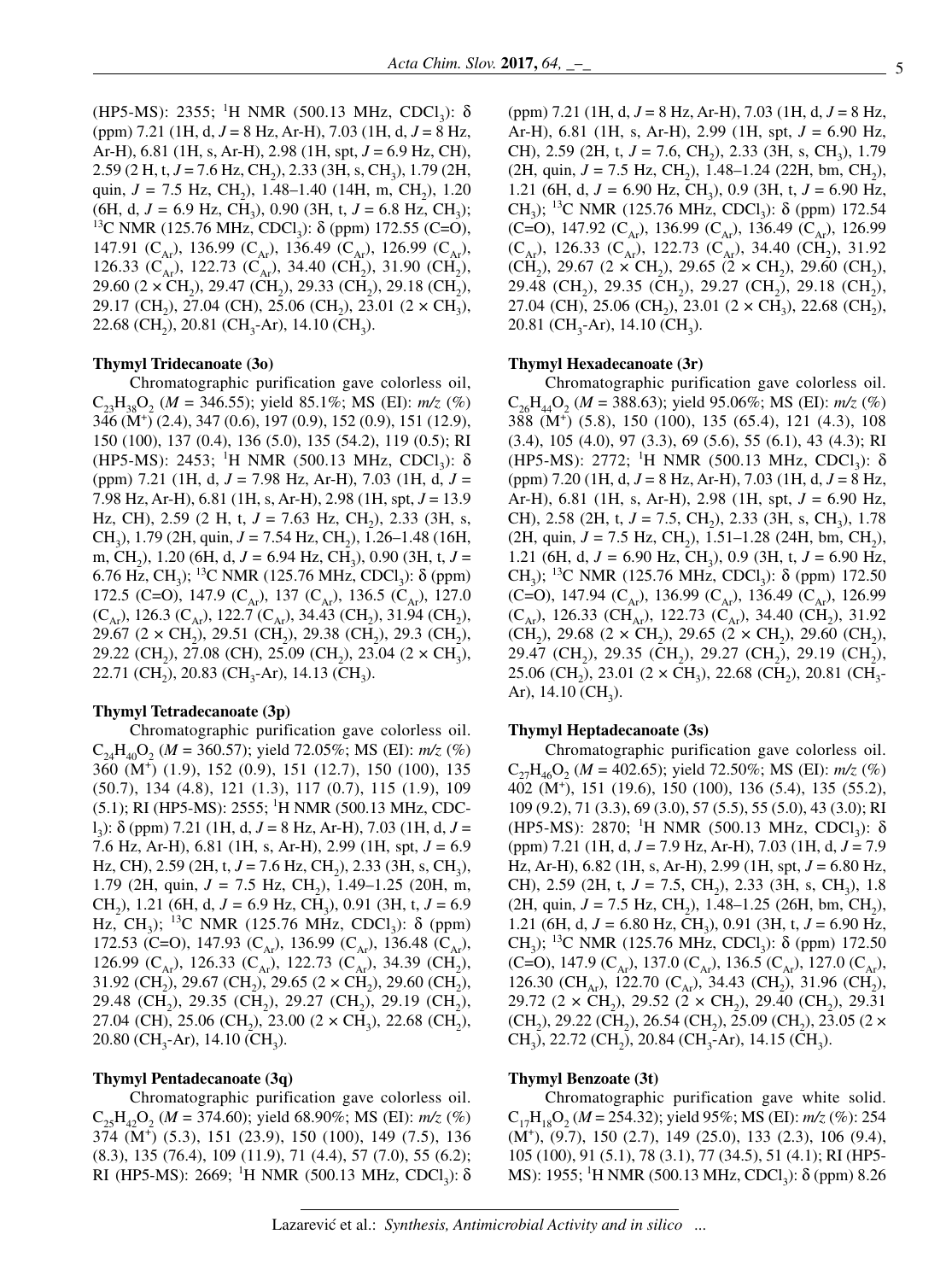(2H, d, *J* = 7.3 Hz, Ar-H), 7.68 (1H, t, Ar-H), 7.56 (2H, t, Ar-H), 7.28 (1H, d, *J* = 8 Hz, Ar-H), 7.11 (1H, d, *J* = 8 Hz, Ar-H), 6.98 (1H, s, Ar-H), 3.10 (1H, spt, *J* = 6.90 Hz, CH), 2.38 (3H, s, CH<sub>3</sub>), 1.25 (6H, d, *J* = 6.90 Hz, CH<sub>3</sub>); <sup>13</sup>C NMR (125.76 MHz, CDCl<sub>3</sub>): δ (ppm) 165.33 (C=O), 148.11 ( $C_{Ar}$ ), 137.16 ( $C_{Ar}$ ), 136.62 ( $C_{Ar}$ ), 133.50 ( $C_{Ar}$ ), 130.12 (2  $\times$  CH<sub>Ar</sub>), 129.63 (CH<sub>Ar</sub>), 128.60 (2  $\times$  CH<sub>Ar</sub>), 127.15 (CH<sub>Ar</sub>), 126.45 (CH<sub>Ar</sub>), 122.84 (CH<sub>Ar</sub>), 27.24 (CH), 23.03 (2  $\times$  CH<sub>3</sub>), 20.85 (CH<sub>3</sub>-Ar).

# **2. 3. Identification of Synthetized Compounds**

# **2. 3. 1. GC-MS Analysis**

MS spectra of samples of the synthesized compounds were recorded on a 7890/7000B GC/MS/MS triple quadrupole system (Agilent Technologies, USA, equipped with a Combi PAL auto sampler). The fused silica capillary column HP-5MS (5% phenylmethylsiloxane, 30 m × 0.25 mm, film thickness 0.25 ìm, Agilent Technologies, Palo Alto, CA, USA) was used. The injector, source and interface operated at 250, 230 and 300 °C, respectively. The temperature program: from 60 for 5 min isothermal to 300 °C at a heating rate of 8 °C/min and on 300 °C for 5 min isothermal. The solutions in hexane were injected in split ratio 10:1. The carrier gas was helium with a flow of 1.0 mL/min. Post run: back flash for 1.89 min, at 280 °C, with helium at 50 psi. MS conditions were as follows: ionization voltage of 70 eV, acquisition mass range 50–650, scan time 0.32 s. Semi-quantitative analysis was carried out directly from peak areas in the GC profile.

Linear retention indices (RI) were determined based on the retention times of  $C_8-C_{40}$  alkanes run on HP-5MS column using the above mentioned temperature program $me<sup>.41</sup>$ 

### **2. 3. 2. NMR Analysis**

<sup>1</sup>H NMR spectra were recorded in CDCl<sub>3</sub> (isotopic enrichment 99.95%) solutions at 25 °C using a Bruker AVANCE 500 instrument  $(500.13 \text{ MHz}$  for  $^{1}H$ , 125.76 MHz for  $^{13}$ C) using 5 mm inverse detection broadband probes and deuterium lock.

# **2. 4. Antimicrobial Activity**

## **2. 4. 1. Microbial Strains**

The *in vitro* antimicrobial activity of the synthesized compounds was tested against a panel of laboratory control strains belonging to the American Type Culture Collection Maryland, USA. Gram-positive: *Bacillus subtilis* ATCC 6633 and *Staphylococcus aureus* ATCC 6538; Gram-negative: *Escherichia coli* ATCC 8739, *Pseudomonas aeruginosa* ATCC 9027; fungal organisms: *Aspergil-* *lus niger* ATCC 16404 and *Candida albicans* ATCC 10231. The Gram-negative bacteria *Salmonella abony* NCTC 6017 and *Salmonela typhimurium* ATCC 14028 were obtained from the National Collection of Type Cultures. All microorganisms were maintained at –20 °C under appropriate conditions and regenerated twice before use in the manipulations.

#### **2. 4. 2. Screening of Antimicrobial Activity**

The minimal inhibitory concentration (MIC) of esters was determined based on a broth microdilution method in 96-well microtitre plates.<sup>42</sup> The inocula of the bacterial strains were prepared from overnight broth cultures and suspensions were adjusted to 0.5 McFarland standard turbidity. Dimethyl sulphoxide (10% aqueous solution) was used to dissolve and to dilute samples to the highest concentration to be tested (stock concentrations 1 mg/m-L). A serial doubling dilution of the samples was prepared in a 96-well microtiter plate, using the method of Sarker et al.<sup>43</sup> with slight modifications. The minimal bactericidal/fungicidal concentration (MBC/MFC) was evaluated as the lowest concentration of tested samples at which inoculated microorganisms were 99.9% killed. Tests were carried out in triplicate.

# **2. 5.** *In silico* **Physico-chemical, Pharmacokinetic and Toxicological Properties of the Synthetized Compounds**

In order to obtain a complete picture of the synthesized compounds **3a**–**t** an *in silico* study was performed. Physico-chemical, pharmacokinetic and toxicological properties of compounds were calculated using the Molinspiration,<sup>44</sup> admetSAR,<sup>45</sup> DataWarrior<sup>46</sup> and Toxtree prediction tools.<sup>47</sup>

# **3. Results and Discussion**

### **3. 1. Chemical Synthesis**

A small focused library of twenty thymyl esters was synthesized. To the best of our knowledge ten of twenty compounds are new (i.e. **3i**, **3k**–**s***;* Scheme 1).

Although enzyme-catalyzed esterification of alcohols of different structures is a well-established approach,<sup>48</sup> the enzymatic esterification of phenols is not frequently reported.<sup>49</sup> Since a biocatalytic approach appeared especially appealing to us, we have tried to repeat the experimental protocol reported for the esterifcation of functionalized phenols with *Candida antarctica* lipase (CAL-B)<sup>49</sup> using thymol and propanoic acid as substrates and *tert*-butyl methyl ether and hexane as solvents. However, although no reaction occurred in our hands, the biocatalytic approach deserves further investigation within the recent trends of green chemistry methodologies.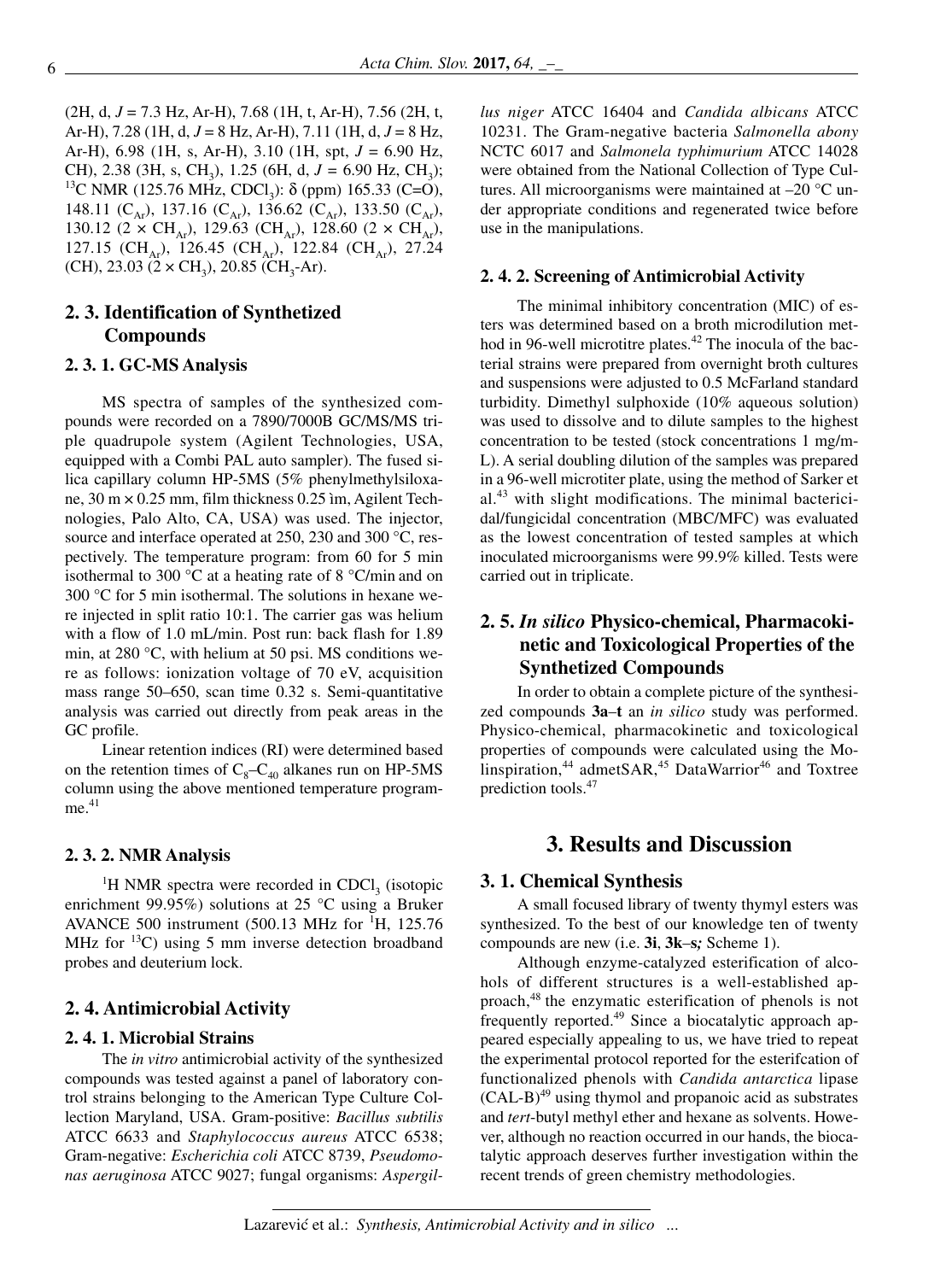

**Scheme 2.** Synthesis of thymyl esters: (a) chemical synthesis approach; (b) enzyme-catalyzed approach.

Table 1. Thymyl esters: chemical entity, yields (%) and entry

| R                                               | Yield  | <b>Product Name and Number</b> |                |
|-------------------------------------------------|--------|--------------------------------|----------------|
|                                                 | $(\%)$ |                                |                |
| CH <sub>3</sub>                                 | 85.00  | Thymyl Acetate                 | 3a             |
| CH <sub>2</sub> Cl                              | 85.00  | Thymyl 2-Chloroacetate         | 3 <sub>b</sub> |
| CH <sub>2</sub> CH <sub>3</sub>                 | 82.00  | Thymyl Propanoate              | 3c             |
| CH <sub>2</sub> CH <sub>3</sub> CH <sub>3</sub> | 84.00  | <b>Thymyl Butanoate</b>        | 3d             |
| $CH(CH_3)$                                      | 75.00  | Thymyl 2-Methylpropanoate      | 3e             |
| $CH2(CH2)2CH3$                                  | 87.00  | <b>Thymyl Pentanoate</b>       | 3f             |
| $CH,CH(CH_3),$                                  | 81.00  | Thymyl 3-Methylbutanoate       | 3g             |
| $CH2(CH2)3CH3$                                  | 79.00  | Thymyl Hexanoate               | 3h             |
| $CH2(CH2)4CH3$                                  | 84.00  | Thymyl Heptanoate              | 3i             |
| $CH2(CH2)5CH3$                                  | 85.00  | <b>Thymyl Octanoate</b>        | 3j             |
| $CH2(CH2)6CH3$                                  | 79.80  | <b>Thymyl Nonanoate</b>        | 3k             |
| $CH2(CH2)7CH3$                                  | 75.50  | <b>Thymyl Decanoate</b>        | <b>31</b>      |
| $CH2(CH2)8CH3$                                  | 82.00  | Thymyl Undecanoate             | 3m             |
| $CH2(CH2)9CH3$                                  | 76.30  | Thymyl Dodecanoate             | 3n             |
| $CH2(CH2)10CH3$                                 | 85.10  | Thymyl Tridecanoate            | 30             |
| $CH2(CH2)11CH3$                                 | 72.05  | Thymyl Tetradecanoate          | 3p             |
| $CH2(CH2)12CH3$                                 | 68.90  | Thymyl Pentadecanoate          | 3q             |
| $CH_2(CH_2)_{13}CH_3$                           | 95.06  | Thymyl Hexadecanoate           | 3r             |
| $CH_2(CH_2)_{14}CH_3$                           | 72.50  | Thymyl Heptadecanoate          | 3s             |
| Ph                                              | 95.00  | Thymyl Benzoate                | 3t             |
|                                                 |        |                                |                |

### **3. 2. Antimicrobial Activity**

The results obtained in broth microdilution assay are presented in Supplementary data, Table S1. The assayed samples were less effective than antibiotic/antimycotic used as reference standard and if noted, activity was never greater than the values obtained for the parent compound **1** (MIC/MBC/MFC never exceeded 0.5 mg/mL, Supplementary data, Table S1). The results are indicating selective susceptibility of the microorganisms, with *S. aureus* (**3a**,**b**,**e**), *P. aeruginosa* (**3b**,**j**,**k**,**p**) and *C. albicans* (**3a**–**e**,**g**,**n**,**p**) being the most sensitive strains to synthesized derivatives. On the other hand, five microorganisms (*B. subtilis*, *E. coli*, *S. abony, S. typhimurium* and *A. niger*) were completely resistant to synthesized compounds tested (initial concentration 1 mg/mL).

Five of our samples (**3a**,**c**,**e**,**g**,**t**) are matching the samples tested by Mathela and collaborators, $4$  who were making evaluation of antibacterial activity on *Streptococcus mutans* (MTCC 890), *S. aureus* (MTCC 96), *B. subtilis* (MTCC 121), *Staphylococcus epidermidis* (MTCC 435) and *E. coli* (MTCC 723), and who reported the enhancement of the activity for esters in comparison to thymol. For all other synthesized compounds antimicrobial results are reported for the first time. An interesting fact is that MIC values by Mathela<sup>4</sup> were three- $(2$ -methylpropanoate **3c** and 3-methylbutanoate **3e**) to even ten- (acetate **3a**) times lower for *B. subtilis* than for thymol. Having in best case comparable, but never greater MIC values than for thymol itself, in our *in vitro* experiment we could not confirm such results.<sup>4</sup> The importance of free hydroxyl group in the phenolic structure was confirmed in terms of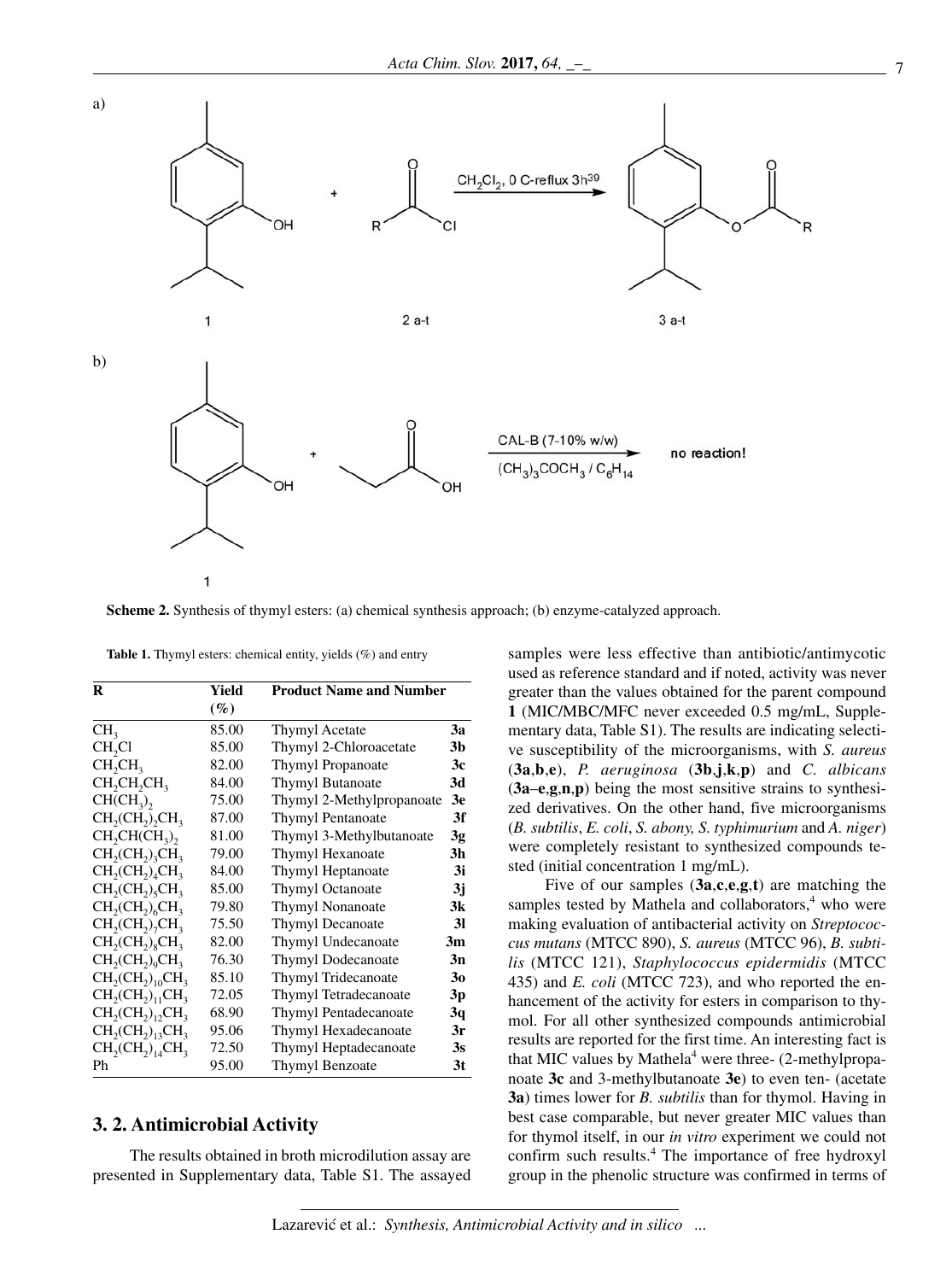activity when carvacrol was compared to its methyl ether,<sup>50</sup> however results presented by Mathela<sup>4</sup> are contrary to the above-mentioned fact and to our results (Supplementary data, Table S1).

# **3. 3.** *In silico* **Study**

# **3. 3. 1. Physico-chemical Properties of the Thymyl Esters 3a–t**

Lipinski's rule of 5 gives evaluation to drug-likeness and determines if a substance with certain pharmacological or biological activity has properties that would make it a likely orally active drug in humans. $51$  Calculations of important molecular parametars stated by Lipinski such as fragment based contributions and correction factors  $(m_i Log P)$ , topological polar surface area (TPSA) and drug-likeness were obtained by Molinspiration software.<sup>44</sup> Drug-likeness score of compounds **3a**–**t** is given in Suplementary data, Table S2.

Seven compounds (**3a–g**) had m<sub>i</sub>LogP values below 5 and thus were predicted to have sufficient oral bioavailability. The rest of the compounds were estimated as lypophilic. All of the tested compounds (**3a**–**t**) had TPSA below  $60 \text{ Å}^2$ , and thus were predicted to have both good intestinal absorption and good BBB penetration. All of the tested compounds (**3a**–**t**) had less than 10 H-bond acceptors  $(n_{ON})$  and less than 5 H-bond donors  $(n_{OHNH})$ . The conformational flexibility, described by the number of rotatable bonds  $(n_{\text{roth}})$ , for 12 compounds  $(3a-k,t)$  was between 0 and 10, which warrants good oral bioavailability. Finally, all compounds (**3a**–**t**) had both molecular weight (MW) and molecular volume below 500.

Calculated physico-chemical properties showed that seven thymyl esters (**3a**–**g**) were predicted to have good oral bioavailability, with values for fragment based contributions and correction factors  $m_i Log P < 5$ , TPSA < 140,  $\text{MW} < 500$ ,  $n_{\text{ON}} < 10$ ,  $n_{\text{OHNH}} < 5$  and  $n_{\text{rotb}} < 10$ .

# **3. 3. 2. Pharmacokinetic Properties of the Thymyl Esters 3a–t**

Absorption properties of compounds **3a**–**t** were predicted by admet $SAR<sup>45</sup>$  (Supplementary data, Table S3). The results suggested that all of the tested compounds (**3a**–**t**) might be able to pass through blood-brain barrier (BBB) and penetrate into the CNS, might be capable of being absorbed by intestine, and were supposed to have positive Caco-2 permeability. Moreover, compounds **3a**–**t** were predicted as non-substrates for P-glycoprotein, noninhibitors of P-glycoprotein, and as non-inhibitors against renal organic cation transporter (ROCT).

Metabolic properties of the thymyl esters **3a**–**t** were predicted by admet $SAR<sup>45</sup>$  (Supplementary data, Table S4). None of the compounds was predicted as CYP450 2C9 and 2D6 substrate, while 16 compounds (**3b**,**d**,**f**,**h**–**t**) were predicted as CYP450 3A4 substrates. All of the tested compounds were predicted as CYP450 1A2 inhibitors, but none of them was predicted as CYP450 2D6 and 3A4 inhibitors. Moreover, 15 compounds (**3b**,**d**,**h**–**t**) might be able to inhibit CYP450 2C19 enzyme, while only compound **3t** was predicted as CYP450 2C9 inhibitor. Almost all thymyl esters (**3a**–**s**) were predicted to have low CYP inhibitory promiscuity, except compound **3t**.

# **3. 3. 3. Toxicological Properties of the Thymyl Esters 3a–t**

The structural alerts for DNA and protein binding for compounds **3a**–**t** were predicted using Toxtree prediction tool based on decision tree approach. $47$  Compounds **3a**–**t** showed structural alerts for DNA binding as they were predicted as compounds able to undergo Michael addition. Moreover, compounds **3a**–**t** showed structural alerts for protein binding due to their predicted ability to undergo Michael addition, ability to participate in acyl transfer and ability to undergo  $S_N^2$  reactions (results given in Supplementary data, Table S5).

Toxicological properties of compounds **3a**–**t** predicted by admetSAR<sup>45</sup> have characterized compounds **3a**–**t** as weak HERG (human Ether-à-go-go-Related Gene) inhibitors, non-AMES toxic and non-carcinogens, but highly toxic for fish, *Tetrahymena pyriformis* and honey bee. Ready biodegradable were supposed to be six compounds (**3a**,**c**–**g**). Depending on the risk for acute oral toxicity, only compound **3b** was predicted as Category II, or compound with  $LD_{50}$  value greater than 50 mg/kg but less than 500 mg/kg, while the rest of the tested compounds (**3a**,**c**–**t**) were predicted as Category III, or compounds with  $LD_{50}$  values greater than 500 mg/kg but less than 5000 mg/kg. According to the  $TD_{50}$  values, compounds **3a**–**t** were predicted as »non-required« or non-carcinogenic chemicals (Supplementary data, Table S6).

Only one study involving thymyl esters was undertaken to establish the potential acute toxicity in animal models.<sup>29</sup> The esters shown no acute toxicity to mice at doses higher than 5000 mg/kg which represents good congruence and indicate the usefulness of data obtained in our *in silico* study.

Toxicological properties of thymyl esters **3a**–**t** predicted by DataWarrior<sup>46</sup> have shown that only compound **3b** has a high risk for all mutagenic, tumorigenic, reproductive and irritant effects. Compound **3h** was predicted to have high risk for tumorigenic and irritant effects. However, all compounds were predicted to have high risk for irritant effects (Supplementary data, Table S7).

# **4. Conclusion**

We synthesized twenty esters of thymol, of which ten represent new compounds. All of the compounds were employed in antimicrobial bioassay and was found that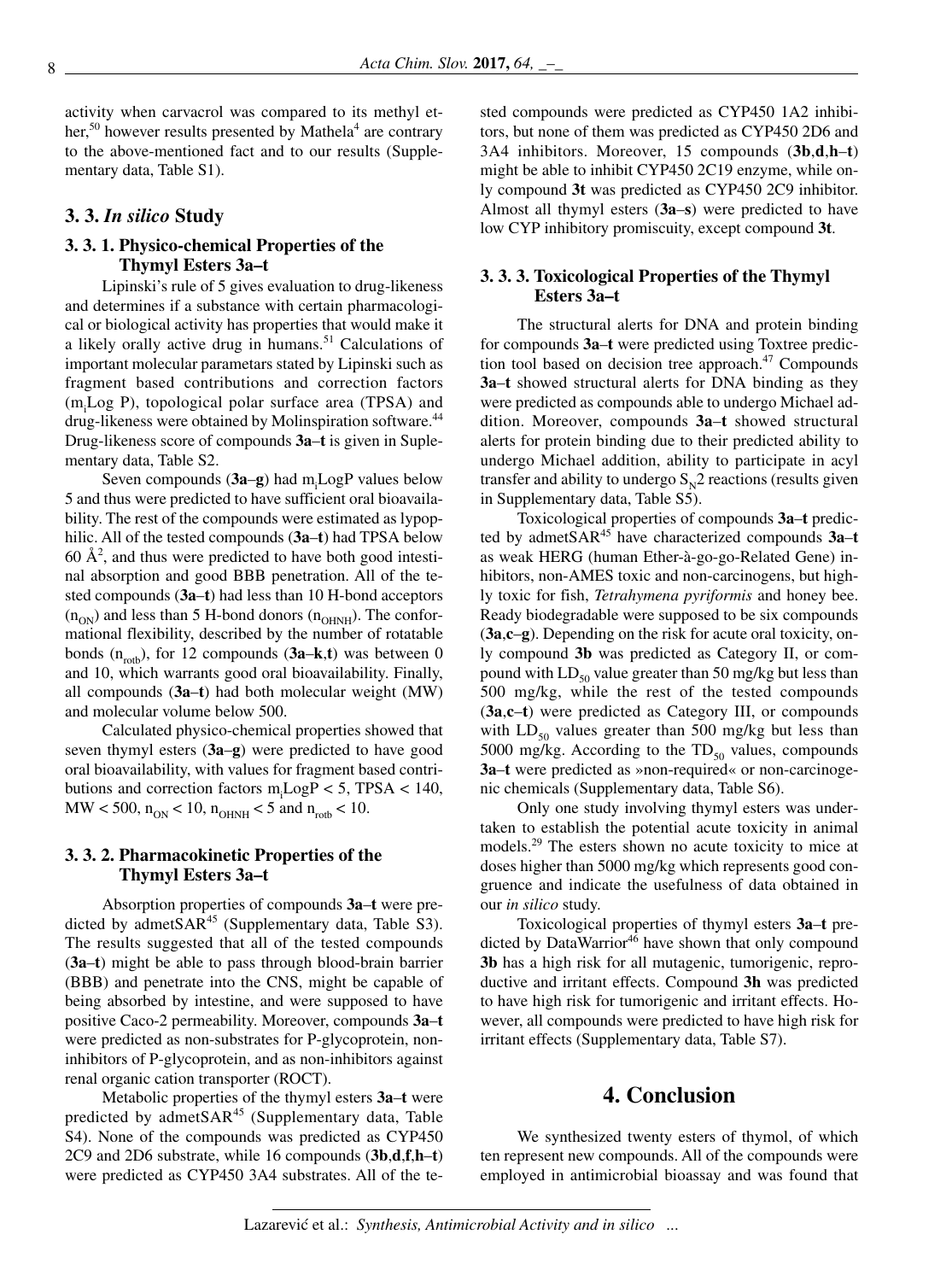lower representatives of the synthesized homologous series of esters are antimicrobials comparable to thymol and can be considered as activity key holders, too. Results of our *in silico* study predicted that seven esters (lower representatives and short-chain fatty acids esters **3a**–**g**) obey Lipinski's rule of five, showing drug-likeness. The rest of the compounds were estimated as lipophilic. All compounds, except thymyl 2-chloroacetate (**3b**) and thymyl hexanoate (**3h**), were predicted as non-mutagenic, non-tumorigenic, non-AMES toxic and non-carcinogenic, but highly toxic for fish, *T. pyriformis* and honey bee. They are likely to be absorbed by intestine and were predicted as ready biodegradable, weak HERG inhibitors, Category III of risk for acute toxicity, with no risk for reproductive effects, but with high risk for irritant effects. Taking in consideration predicted *in silico* properties and estimated drug likeness score, pharmacological and toxicological profile, thymyl esters might be used as prodrugs. Among the chemical bonds used to link parental drug and carrier, esters have already proven to be promising due to their amenability to hydrolysis *in vivo* and are most frequently used in order to enhance the lipophilicity<sup>52</sup> and passive membrane transport.

# **5. Acknowledgement**

The authors acknowledge the Ministry of Science and Technological Development of Serbia for financial support (project 451-03-821/2012-14 and 172044) as well as internal project of Faculty of Medicine, University of Niš (project no. 4).

# **6. References**

- 1. E. Breitmaier, Terpenes: flavors, fragrances, pharmaca, pheromones, Wiley-VCH Verlag GmbH & Co. KGaA, Weinheim, Germany, **2006**.
- 2. J. R. Coats, L. L. Karr, C. D. Drewas, in: *Naturally occurring pest bioregulators*; P. H. Hedin, Ed.; ACS Symposium Series 449; American Chemical Society: Washington, DC, **1991**, pp. 305.
- 3. R. Tsao, S. Lee, P. J. Rice, C. Jensen, J. R. Coats, in *Synthesis and Chemistry of Agrochemicals IV*; D. R. Baker, J. G. Fenyes, G. S. Basarab, Eds; ACS Symposium Series 584; American Chemical Society: Washington, DC, **1995**, p. 312.
- 4. C. S. Mathela, K. Singh, V. K. Gupta, *Acta Pol. Pharm.* **2010**, *67*, 375–380.
- 5. P. P. Kumbhar, P. M. Dewang, *J. Sci. Ind. Res.* **2001**, *60*, 645–648.
- 6. A. J. Polouse, R. Croteau, *Arch. Biochem. Biophys.* **1978**, 187, 307–314.

https://doi.org/10.1016/0003-9861(78)90039-5

7. K. Palaniappan, R. A. Holley, *Int. J. Food Microbiol*. **2010**, *140*, 164–168.

https://doi.org/10.1016/j.ijfoodmicro.2010.04.001

- 8. A. Aijaz, K. Amber, Y. Snowber, A. K. Luqman, *Fitoterapia*, **2010**, *81*, 1157–1162. https://doi.org/10.1016/j.fitote.2010.07.020
- 9. N. Mezzoug, A. Elhadri, A. Dallouh, S. Amkiss, N. S. Skali, J. Abrini, A. Zhiri, D. Baudoux, B. Diallo, M. El Jaziri, M. Idaomar, *Res.-Gen. Tox. En. Mutat*. **2007**, *629*, 100–110. https://doi.org/10.1016/j.mrgentox.2007.01.011
- 10. A. Andersen, *Int. J. Toxicol.* **2006**, *25*, 29–127. https://doi.org/10.1080/10915810600716653
- 11. J. Sikkema, J. A. M. DeBont, B. Poolman, *Microbiol. Rev.***1995**, *59*, 201–222.
- 12. I. M. Helander, H. L. Alakomi, K. Latva-Kala, T. Mattila-Sandholm, I. Pol, E. J. Smid, L. G. M. Gorris, A. Von Wright, *J. Agric. Food Chem.* **1998**, *46*, 3590–3595. https://doi.org/10.1021/jf980154m
- 13. R. J. W. Lambert, P. N. Skandamis, P. J. Coote, G. J. E. Nychas, *J. Appl. Microbiol.* **2001**, *91*, 453–462. https://doi.org/10.1046/j.1365-2672.2001.01428.x
- 14. S. E. Walsh, J. Y. Maillard, A. D. Russell, C. E. Catrenich, D. L. Charbonneau, R. G. Bartolo, *J. Appl. Microbiol.* **2003**, *94*, 240–247.

https://doi.org/10.1046/j.1365-2672.2003.01825.x

- 15. J. Xu, F. Zhou, B. P. Ji, R. S. Pei, N. Xu, *Lett. Appl. Microbiol.* **2008**, *47*, 174–179. https://doi.org/10.1111/j.1472-765X.2008.02407.x
- 16. M. Hyldgaard, T. Mygind, R. L. Meyer, *Front. Microbiol*. **2012**, *3*, 1–24.

https://doi.org/10.3389/fmicb.2012.00012

- 17. M. A. Ghannoum, L. B. Rice, *Clin. Microbiol. Rev.* **1999**, *12*, 501–517.
- 18. M. D. Cristani, M. Arrigo, G. Mandalari, F. Castelli, M. G. Sarpietro, D. Micieli, V. Venuti, G. Bisignano, A. Saija, D. Trombetta, *J. Agric. Food Chem.* **2007**, *55*, 6300–6308. https://doi.org/10.1021/jf070094x
- 19. A. Ahmad, A. Khan, F. Akhtar, S. Yousuf, I. Xess, L. Khan, N. Manzoor, *Eur.J. Clin.Microbiol. Infect. Dis.* **2012**, *30*, 41–50. https://doi.org/10.1007/s10096-010-1050-8
- 20. F. Bohlmann, P. K. Mahanta, J. Jakupovic, R. C. Rastogi, A. A. Natu, *Phytochemistry* **1978**, *17*, 1165–1172. https://doi.org/10.1016/S0031-9422(00)94308-5
- 21. F. Bohlmann, C. Zdero, *Phytochemistry* **1977**, *16*, 1243– 1245. https://doi.org/10.1016/S0031-9422(00)94366-8
- 22. J. Zhao, Y. Li, Q. Lui, K. Gao, *Food Chem*. **2010**, 120, 512–516.

https://doi.org/10.1016/j.foodchem.2009.10.045

- 23. T. Xu, M. Gherib, C. Bekhechi, F. Atik-Bekkara, H. Casabianca, F. Tomi, J. Casanova, A. Bighellia, *Flavour Fragr. J.* **2015**, *30*, 83–90. https://doi.org/10.1002/ffj.3223
- 24. A. Talavera-Aleman, G. Rodriguez-Garcia, Y. Lopez, H. A. Garcia-Gutierrez, J. M. Torres-Valencia, R. E. del Rio, C. M. Cerda-Garcia-Rojas, P. Joseph-Nathan, M. A. Gomez-Hurtado, *Phytochem. Rev.* **2016**, *15*, 251–277. https://doi.org/10.1007/s11101-015-9412-6
- 25. A. Stojakowska, B. Kedzia, W. Kisiel, *Fitoterapia* **2005**, *76*, 687–690. https://doi.org/10.1016/j.fitote.2005.05.003

### Lazarević et al.: *Synthesis, Antimicrobial Activity and in silico ...*